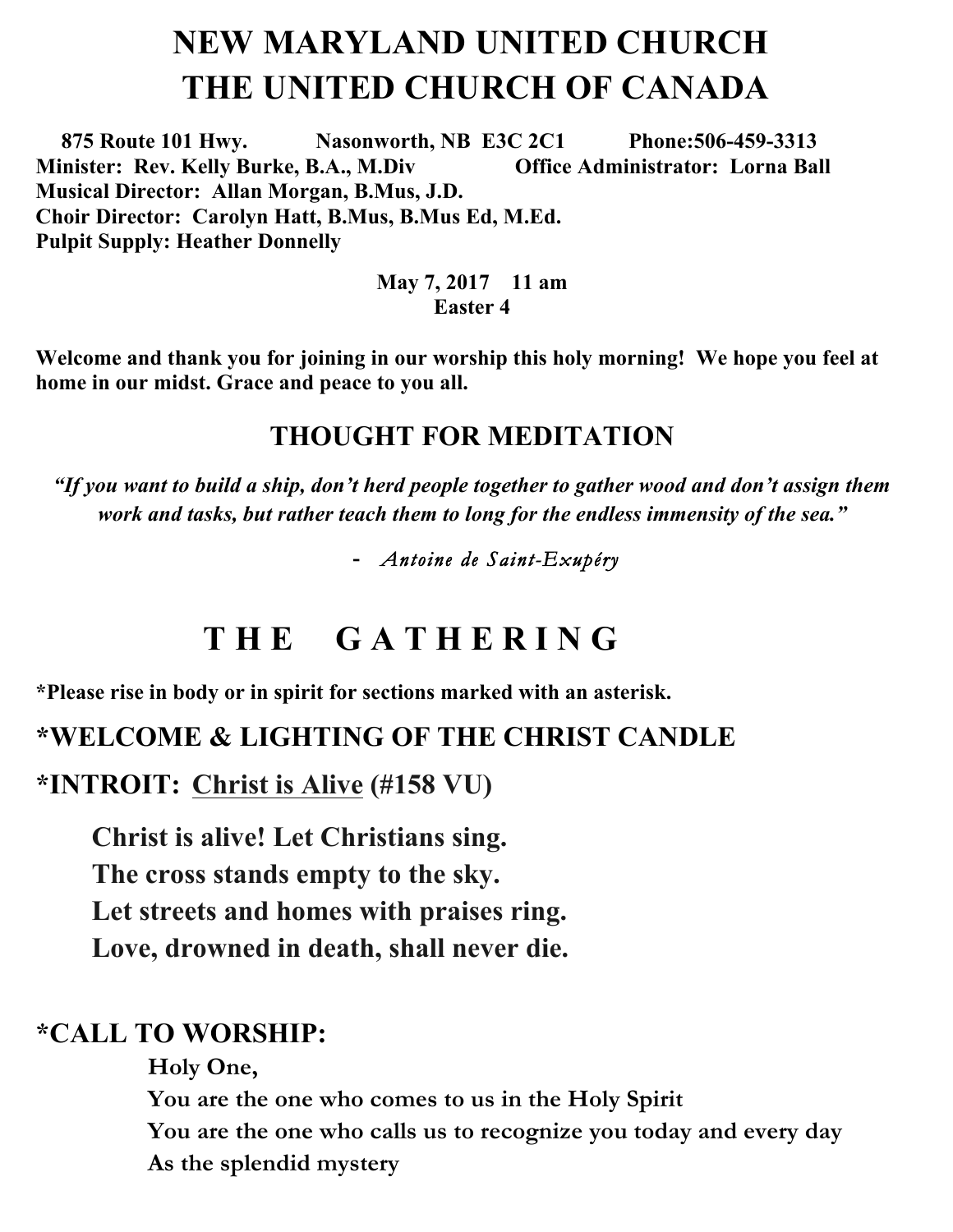**Gather our hearts and minds this day. Kindle our God-consciousness. Let us worship you in awe and wonder!**

#### **OPENING PRAYER:**

- One: Tender God, we yield to your gentle guidance.
- **All: Like a shepherd you provide all that we need:**
- One: you know when we should lie down and rest,
- **All: Help us to trust the rhythms of the spirit;**
- One: lead us away from compulsive action and the false peace of apathy.
- **All: You restore our souls.**
- One: We gaze into still waters and see ourselves clearly now:
- **All: reflections of your image looking back with love.**
- One: You lead on the paths that are right for us and for this planet.
- **All: We trust your guidance.**
- One: Even in the darkest valleys and most treacherous passes, the ground beneath us is firm,
- **All: and our confidence is great that you are with us.**
- One: You, Great Shepherd, the ground of our being, do not desert us.
- **All: Our cup overflows with gratitude. May our lives be filled with compassion and goodness; this is all you ask in return. Amen**

*Bruce Sanguin, (2010) If Darwin Prayed*

### **\*HYMN MV#126 Are You a Shepherd?**

#### **SOULS SEARCHING**

One: Merciful and Loving God, we ask forgiveness because our consciousness of you is dimmed by everyday desires and needs. **All: Raise our consciousness of you, O God.** One: We forget that we are a reflection of your image. We act as though you are a Sunday-only event. **All: Increase our mindfulness of you, O God.** One: Help us to a greater common awareness of your deep mystery and infinite presence. **2. All: Rouse our awareness of you, God.** One: Open our eyes from surface focus to depth perception. Turn our heads from shallow concerns to eternal truths. **All: Awaken us from faint-heartedness, O God.**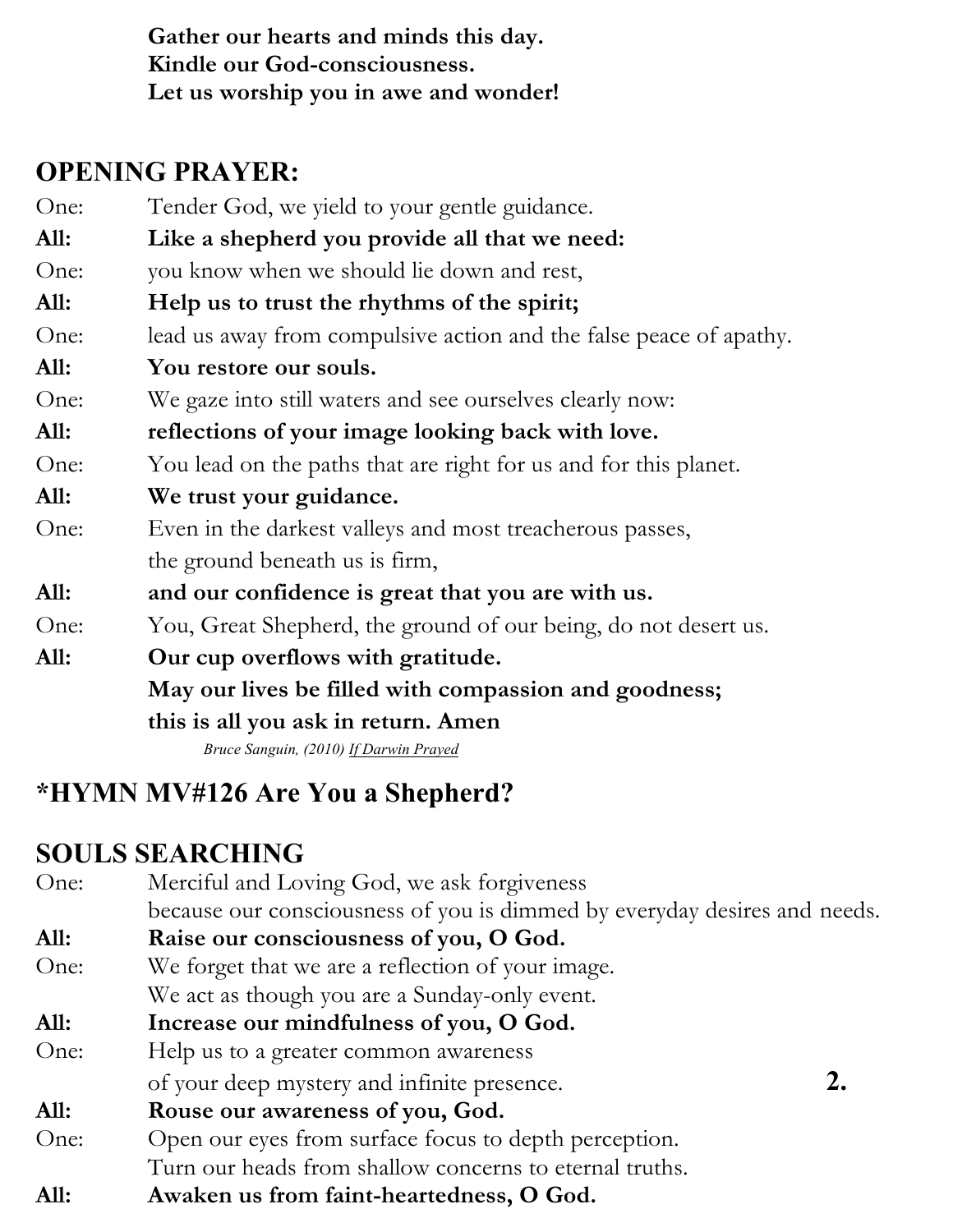One: Forgive us for our narrow and selfish ways. Save us from cheap grace with your amazing grace. **All: Forgive us, O God. We ask in Jesus' precious name. Amen.**

**WORDS OF ASSURANCE**

#### **HYMN MV#45 You Are Holy (Hamba nathi) A TIME WITH THE CHILDREN HYMN MV#45 You Are Holy**

## **T H E W O R D O F G O D**

#### **THE SCRIPTURE LESSON(S):**

Acts 2: 42-47 Psalm 23 Voices United page 749 John 10: 1-10

#### **ANTHEM**

**REFLECTION**

**\*HYMN MV#10 Come and Seek the Ways of Wisdom**

#### **T H E R E S P O N S E**

#### **ANNOUNCEMENTS**

## **OFFERING & OFFERTORY Deep in Our Hearts 154 MV Deep in our hearts there is a common purpose; deep in our hearts there is a common goal; deep in our hearts there is a sacred message, justice and peace in harmony.**

#### **DEDICATION**

**Thank you, Holy One, for moving the hearts of people to give of themselves. May our offerings of service and financial support give**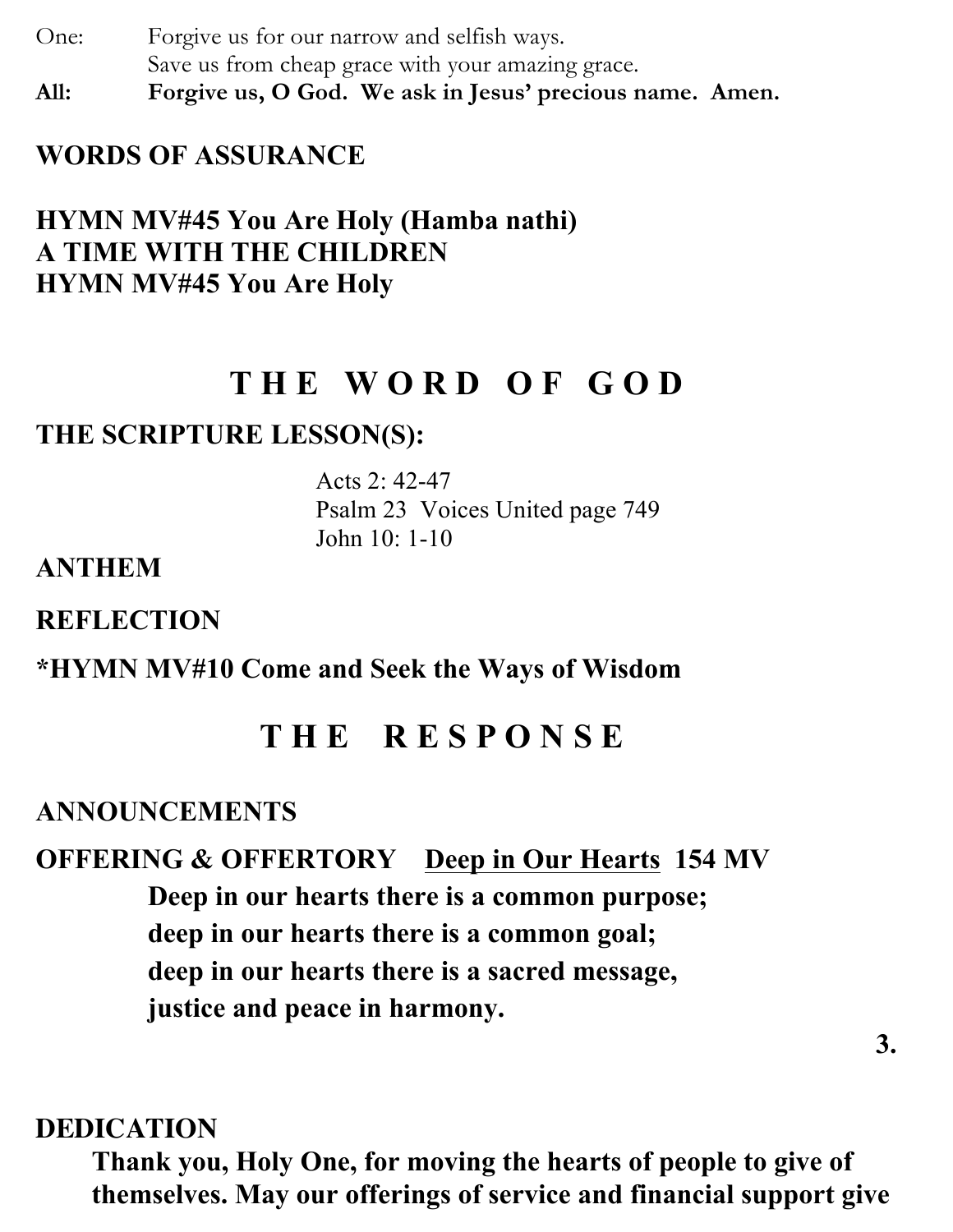**voice to your work for justice and peace in this world. May we grow more mindful of you through our giving and our living. Amen.** 

#### **PRAYERS OF THE PEOPLE**

**\*HYMN VU#378 Spirit of God, Descend upon My Heart**

#### **\*BENEDICTION**

**\*CHORAL BLESSING: Go, Make a Diff'rence (209 MV)**

**Go make a diff'rence. We can make a diff'rence. Go make a diff'rence in the world. Go make a diff'rence. We can make a diff'rence. Go make a diff'rence in the world.** 

# **ANNOUNCEMENTS**

**E-Mail: nmuc@nb.aibn.com Website: www.newmarylandunited.ca**

*If you know of someone in hospital please notify the Church. Please forward items of prayer and celebration to the Minister. For emergencies, you may call Rev. Jane Johnson at 440-9981.*

**Greeters This Week:** Nancy Jenkins and Lorna Ball **Tellers This Week:** Lloyd Penney and Bob Watson **Trustees On Duty (May):** Doug Price and Ann Urquhart

#### **LOOKING AHEAD:**

**Wed., May 10th - 7:00 pm - U.C.W. Meeting Sun., May 14th - 11:00 am - Worship Service – Christian Family Sunday Mon., May 15th - 8:00 am - Outreach goes to Christ Church Cathedral Tue., May 16th - 1:30 pm - Session Meeting 4.** 

**GREEN TIP: Uses for Wood Ashes** *(by Mark Feirer of This Old House)* **Block garden pests.** Spread evenly around garden beds, ash repels slugs and snails.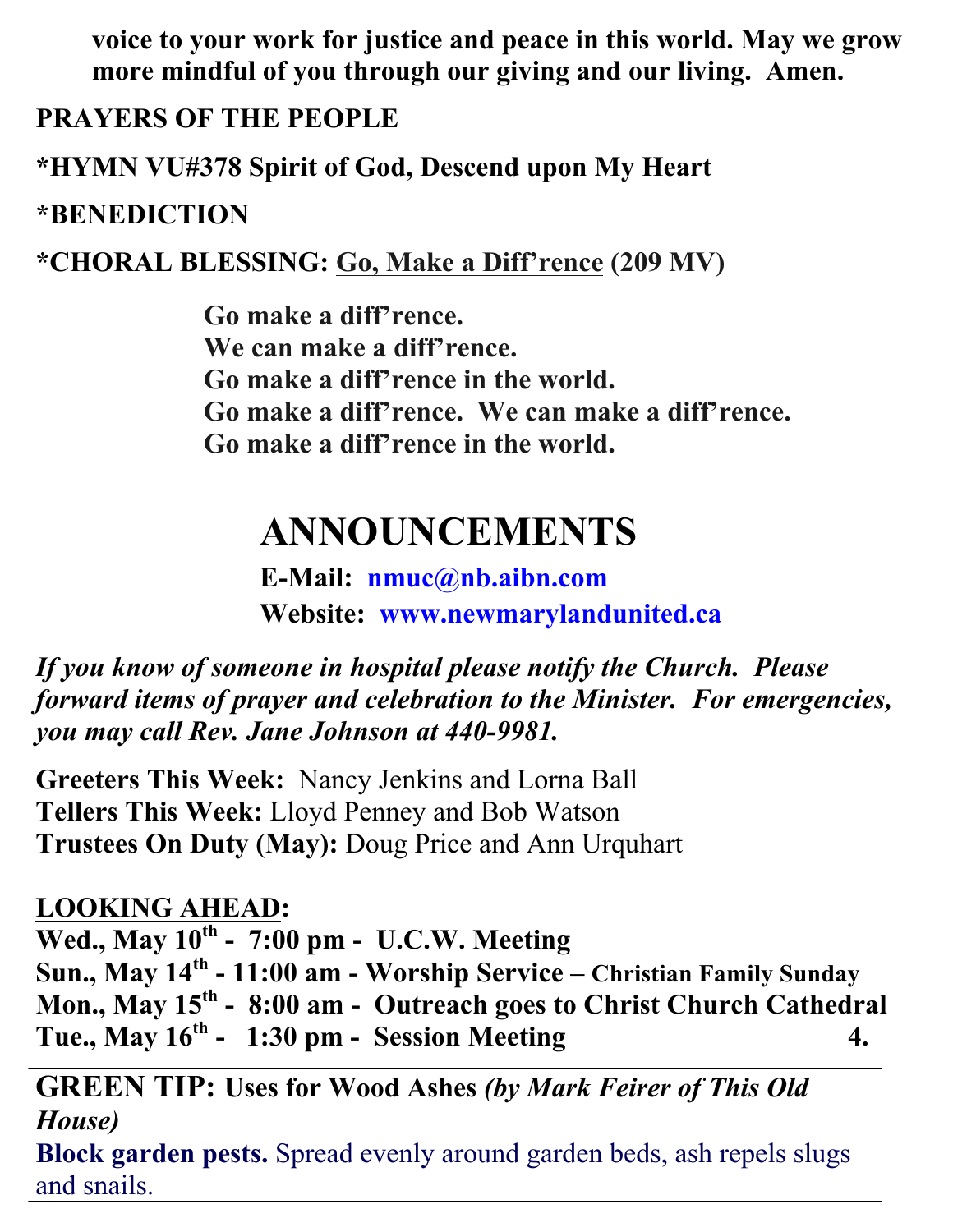**NOTE: If you would like to send a card to Rev. Kelly during her time away, her mailing address is Rev. Kelly Burke, 100 Berkley Drive, New Maryland, NB E3C 1C3**

**UNITED CHURCH VISIONAIRIES: We are still looking for a congregation member to attend an occasional meeting of Fredericton area United Churches to discuss common goals. Next meeting May 17th. Please contact Tina Glenn 459-5652.** 

**GREENER VILLAGE COMMUNITY FOOD CENTRE -** For the month of **May,** we will focus on **pasta or pasta sauces.** Please note that condiments always come in handy as well. However, as always, everything is deeply appreciated.

## **COMMUNITY EVENTS:**

The **Village of New Maryland's Age-Friendly Community Committee** is asking the question "How can we work together to make New Maryland an age-friendly community?" Residents are invited to help answer that question and give input at an Open Forum on **May 13, 2017, 10 am-2 pm,** New Maryland Centre, 754 New Maryland Highway. Pre-registration by May 8 is appreciated. Contact the Village Office at 451-8508 or email office@vonm.ca.

**FOREST HILL UNITED CHURCH (45 Kimble Court)** is holding a **Roast Beef Supper and Bake Sale** from **4-6 pm on Saturday, May 13**th. Prices for the meal are \$13.00 for adults, \$6.00 for those of ages 6–12, and those 5 and under, are free. Celiac meals and take-outs will be available. The meal area is wheelchair accessible.